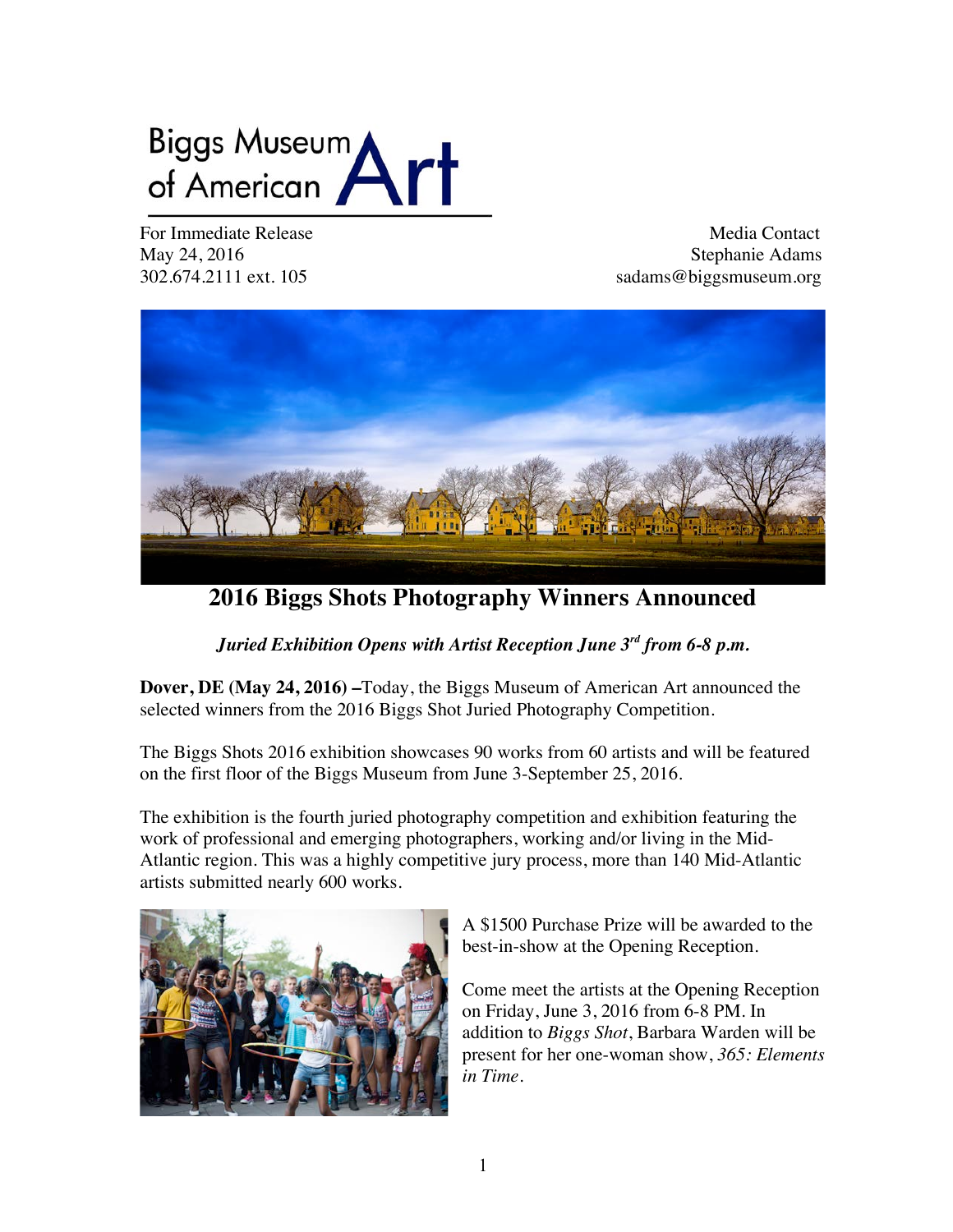## **Photographers featured in the show include:**

A.J. Adriance (Felton, DE) Jerry Amaende (Wilmington, DE) Elizabeth Bard (Newark, DE) Steven Billups (Lewes, DE) Linda Bunk (Mount Airy, MD) Patricia Bushey (Wilmington, DE) Kelsey Cheatham (Camden, DE) Mark Chen (Vienna, VA) Bob & Rosemary Connelly (Milford, DE) Sarah Decker (Clayton, DE) Geri Dibiase (Lewes, DE) Gayle Dolinger (Newark, DE) Mike Driscol (Stevensville, MD) Suni Edson (Camden-Wyoming, DE) Cheryl Fallon (Paxinos, PA) Chuck Fletcher (Chantilly, VA) Sandra Grzybowski (Ocean View, DE) Donna Harding (Newark, DE) Brook Hedge (Lewes, DE) Lee Hoover (Dover, DE) Michael Hower (Enola, PA) Karen Klinedinst (Baltimore, MD) Jane Koester (Wilmington, DE) Taylor Lipski (Dover, DE) John Lloyd, Jr. (Dover, DE) C. Michael Luck (Newark, DE) Jenee Mateer (Baltimore, MD) Cam Miller (New Market, MD) James Morton (Philadelphia, PA) Richard Ortolano (Kennett Square, PA) Robert Peck (Rehoboth Beach, DE) Mary Elizabeth Phillips (Dover, DE) James Ragucci (APO, AE) Daniel Rios (Washington, DC) Terrence Roberts (Wilmington, DE) Kristi Rohrbaugh (Millsboro, DE) Rebecca Rothey (Baltimore, MD) Gervasio Ruiz, Jr. (Milford, DE) Frances Saunders (Cambridge, MD) Raphael Senzamici (Felton, DE) Keith Sharp (Media, PA) Bill Shea (Montchanin, DE) Sandra F. Simpson (Middletown, DE) Leslie Sinclair (Rehoboth Beach, DE) Heather Siple (Wilmington, DE)





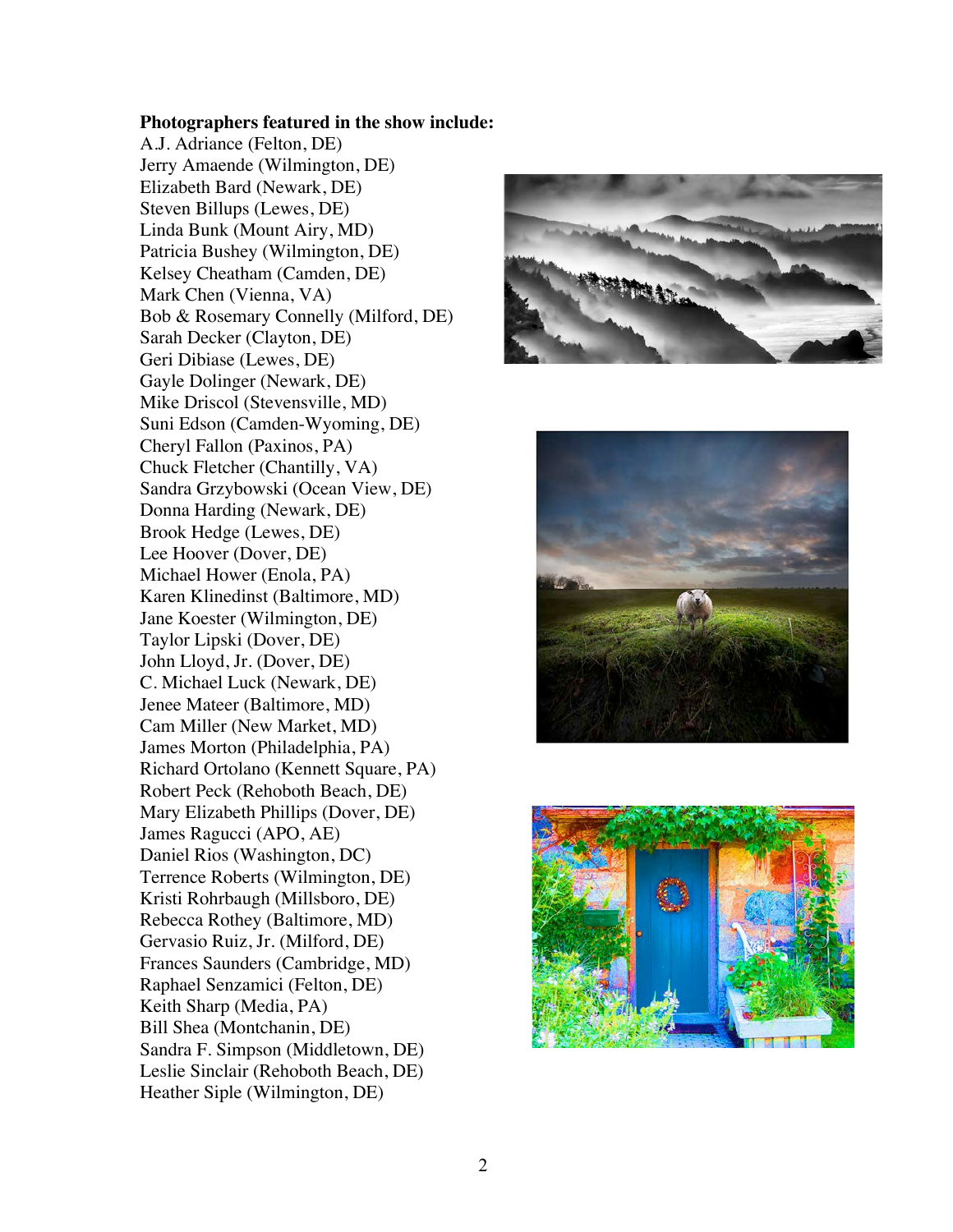Dick Snyder (Lewes, DE) Julia Staples (Philadelphia, PA) Leon Syfrit (Wilmington, DE) Dave Tally (Camden, DE) Andrew M. Taylor (Camden, DE) Nicholas Teetelli (Manalapan, NJ) Christopher Terrone (Rehoboth Beach, DE) Beth Trepper (Wilmington, DE) Trotter Hardy (Williamsburg,VA) Ashley Nicole Walkowiak (Mechanicsburg, PA) Raphael Warshaw (Gainesville, VA) Johan Way (Wilmington, DE) Richard Weiblinger (Laurel, MD) David Wolanski (Dover, DE) Libby Zando (Milton, DE)



**Event Quick Facts Title: Biggs Shots 2016 Opening Reception Date: Friday, June 3rd Time: 6-8 p.m. Price: \$10/Free for Members**

The Biggs Museum of American Art presents BIGGS SHOT 2016, the fourth juried photography competition and exhibition featuring the work of professional and emerging photographers, working and/or living in the Mid-Atlantic region. Come meet the artists and enjoy refreshments at the Opening Reception on Friday, June 3, 2016 from 6-8 PM. In addition to Biggs Shot, Barbara Warden will be present for her one-woman show, 365: Elements in Time.

Learn more or preview the photos featured in the exhibition at www.BiggsMuseum.org.

## **About the Museum**

The Biggs Museum seeks to serve a diverse public as a regional museum of fine and decorative arts, made from 1700 to present, representing the State of Delaware and the surrounding Mid-Atlantic region. The Biggs Museum engages audiences through a compelling program of temporary exhibitions and programming. The Biggs Museum encourages the development of creativity and an appreciation for art by offering a comprehensive slate of educational programming for all ages. The Biggs Museum of American Art is a private, non-profit 501(c) (3) organization.

Hours of Operation: Tuesday through Saturday; 9:00 a.m. until 4:30 p.m. Sunday; 1:30 p.m. until 4: 30 p.m.

## The Biggs Museum of American Art

406 Federal Street Dover, DE 19901